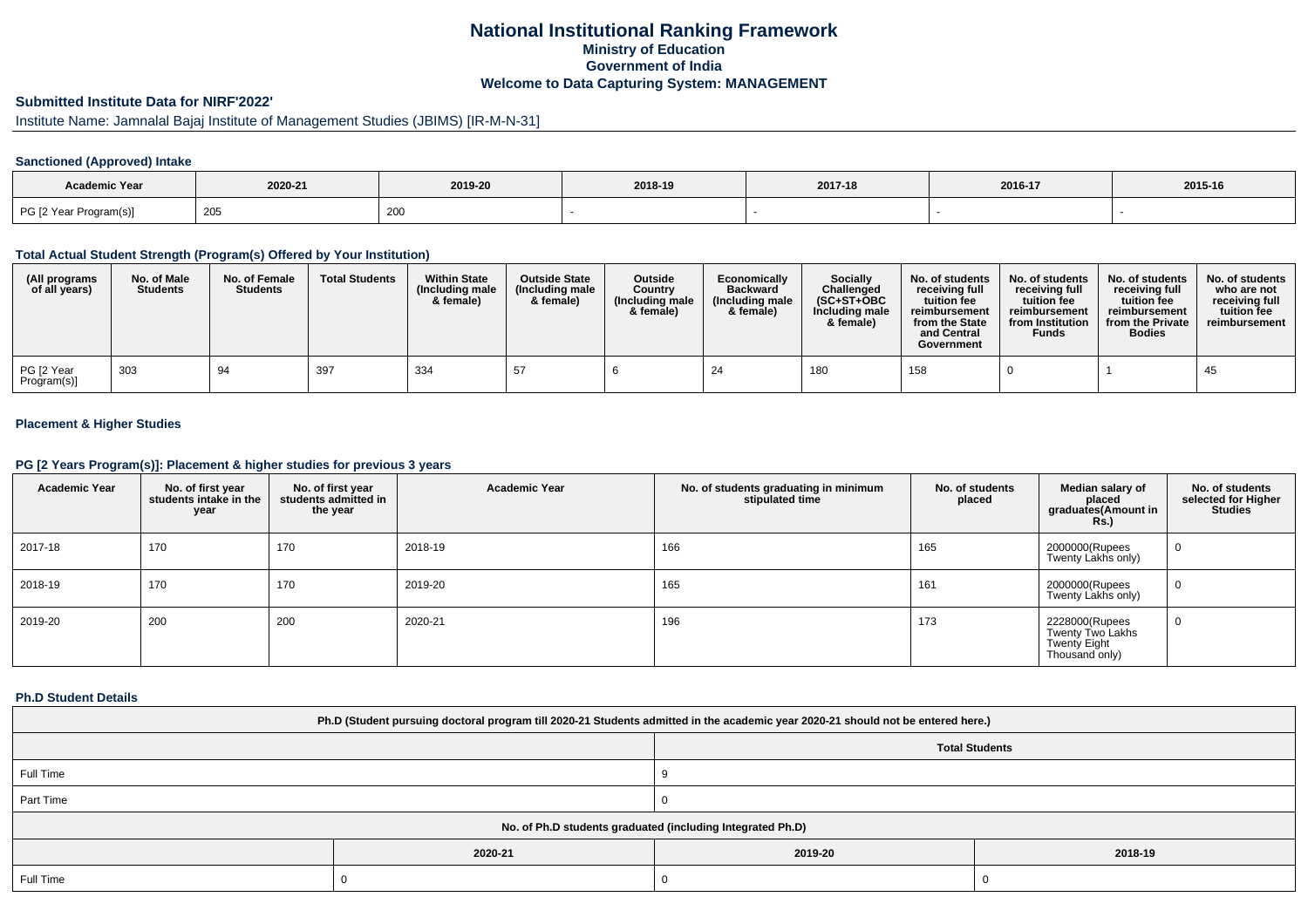| Part Time |  |  |
|-----------|--|--|
|           |  |  |

## **Financial Resources: Utilised Amount for the Capital expenditure for previous 3 years**

| <b>Academic Year</b>                                                                                                                                                           | 2020-21                                                                                                                                                         | 2019-20                                                                  | 2018-19                                                                |  |  |  |  |  |
|--------------------------------------------------------------------------------------------------------------------------------------------------------------------------------|-----------------------------------------------------------------------------------------------------------------------------------------------------------------|--------------------------------------------------------------------------|------------------------------------------------------------------------|--|--|--|--|--|
|                                                                                                                                                                                | <b>Utilised Amount</b>                                                                                                                                          | <b>Utilised Amount</b>                                                   |                                                                        |  |  |  |  |  |
| Annual Capital Expenditure on Academic Activities and Resources (excluding expenditure on buildings)                                                                           |                                                                                                                                                                 |                                                                          |                                                                        |  |  |  |  |  |
| Library (Books, Journals and e-Resources only)                                                                                                                                 | 2719692 (Twenty Seven Lakhs Nineteen Thousand Six<br>2658131 (Twenty Six Lakhs Fifty Eight Thousand One Hundred<br>Hundred Ninety Two Only)<br>Thirty One Only) |                                                                          | 2754071 (Twenty Seven Lakhs Fifty Four Thousand Seventy<br>One Only)   |  |  |  |  |  |
| Expenditure on setting up/upgradation of laboratory                                                                                                                            | $0$ (zero)                                                                                                                                                      | $0$ (zero)                                                               | 0 (zero)                                                               |  |  |  |  |  |
| Other expenditure on creation of Capital Assets (For setting up<br>classrooms, seminar hall, conference hall, library excluding<br>expenditure on Land , Building, Roads etc.) | 522319 (Five Lakhs Twenty Two Thousand Three Hundred<br>Nineteen Only)                                                                                          | 243336 (Two Lakhs Forty Three Thousand Three Hundred<br>Thirty Six Only) | 522319 (Five Lakhs Twenty Two Thousand Three Hundred<br>Nineteen Only) |  |  |  |  |  |

## **Financial Resources: Utilised Amount for the Operational expenditure for previous 3 years**

| <b>Academic Year</b>                                                                                                                                                                            | 2020-21                                                                                | 2019-20                                                                               | 2018-19                                                                                |  |  |  |  |  |
|-------------------------------------------------------------------------------------------------------------------------------------------------------------------------------------------------|----------------------------------------------------------------------------------------|---------------------------------------------------------------------------------------|----------------------------------------------------------------------------------------|--|--|--|--|--|
|                                                                                                                                                                                                 | <b>Utilised Amount</b>                                                                 | <b>Utilised Amount</b>                                                                | <b>Utilised Amount</b>                                                                 |  |  |  |  |  |
| <b>Annual Operational Expenditure</b>                                                                                                                                                           |                                                                                        |                                                                                       |                                                                                        |  |  |  |  |  |
| Salaries (Teaching and Non Teaching staff)                                                                                                                                                      | 30726158 (Three Crore Seven Lakhs Twenty Six Thousand<br>One Hundred Fifty Eight Only) | 23952115 (Two Crore Thirty Nine Lakhs Fifty Two Thousand<br>One Hundred Fifteen Only) | 23902483 (Two Crore Thirety Nine Lakhs Two Thousand Four<br>Hundred Eighty Three Only) |  |  |  |  |  |
| Maintenance of Academic Infrastructure or consumables and<br>other running expenditures (excluding maintenance of hostels<br>and allied services, rent of the building, depreciation cost, etc) | 138650 (One Lakhs Thirty Eight Thousand Six Hundred Fifty<br>Only)                     | 310954 (Three Lakhs Ten Thousand Nine Hundred Fifty Four<br>Only)                     | 227194 (Two Lakhs Twenty Seven Thousand One Hundred<br>Ninety Four Only)               |  |  |  |  |  |
| Seminars/Conferences/Workshops                                                                                                                                                                  | 151891 (One Lakhs Fifty One Thousand Eight Hundred Ninety<br>One Only)                 | 1564629 (Fifteen Lakhs Sixty Four Thousand Six Hundred<br>Twenty Nine Only)           | 1416833 (Fourteen Lakhs Sixteen Thousand Eight Hundred<br>Thirty Three Only)           |  |  |  |  |  |

## **Sponsored Research Details**

| <b>Financial Year</b>                    | 2020-21 | 2019-20 | 2018-19 |
|------------------------------------------|---------|---------|---------|
| Total no. of Sponsored Projects          |         |         |         |
| Total no. of Funding Agencies            |         |         |         |
| Total Amount Received (Amount in Rupees) |         |         |         |
| Amount Received in Words                 | Zero    | Zero    | Zero    |

## **Consultancy Project Details**

| <b>Financial Year</b>                    | 2020-21 | 2019-20 | 2018-19 |
|------------------------------------------|---------|---------|---------|
| Total no. of Consultancy Projects        |         |         |         |
| Total no. of Client Organizations        |         |         |         |
| Total Amount Received (Amount in Rupees) |         |         |         |
| Amount Received in Words                 | Zero    | Zero    | Zero    |

## **Executive Development Program/Management Development Programs**